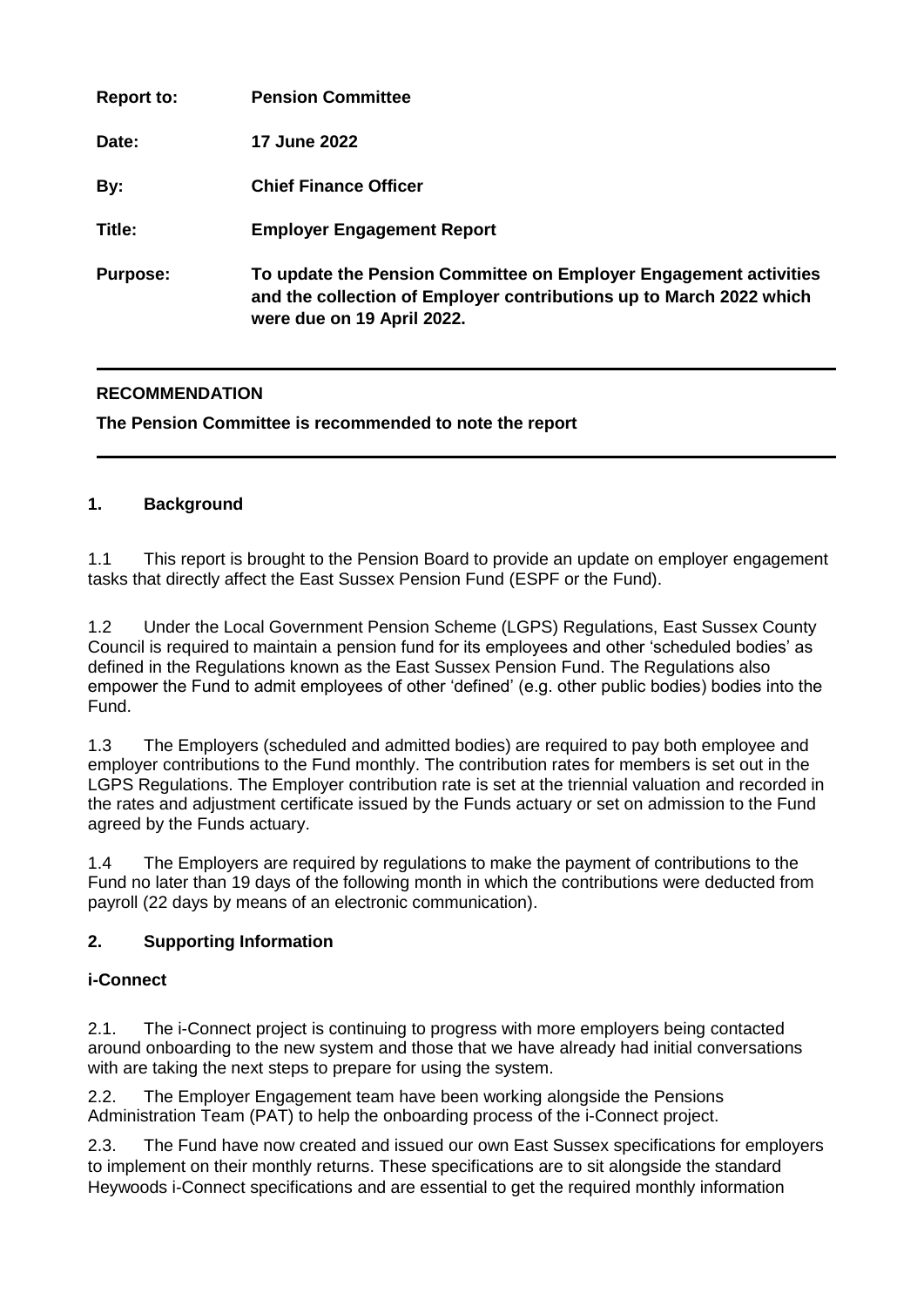through the i-Connect portal to align with the Funds internal processes and systems. The team ran workshops for employers that have already been onboarded to go through the specifications.

| Still to onboard | Initial enquiries<br>ongoing | Started onboarding<br>process | Onboarded |
|------------------|------------------------------|-------------------------------|-----------|
| 35               | 13                           | 9                             | 75        |

2.4. Status of onboarding of employers can be seen in the table below:

2.5. The Fund planned to onboard some of the larger employers onto i-Connect for year end to help with the production of Annual Benefit Statements. One of the larger employers roll out has been delayed due to resourcing issues with the employer, so a year end return will be completed for 2021/22 with the intention of onboarding to i-Connect later in the year. To onboard the large employers there is significant data cleansing requirements and checks before the member matching and onboarding phase resulting in a lot of additional work for Fund officers and has resulted in slower progress for onboarding employers than originally expected.

2.6. The Fund is looking to recruit some i-Connect specific roles that will help not only with the onboarding of employers onto the i-Connect system but also the monthly data and task creation that flows through the system to the pensions Admin system.

2.7. There has been a new release from Heywoods the i-Connect software developers to allow i-Connect to be used for contribution reconciliation purposes. This is still in the initial phases and once we have a fully resourced i-Connect team in place and all employers are onboarded we are planning on using this facility to help us reconcile monthly contributions and carry out more robust contribution governance.

2.8. The team have offered time and support to employers to allow for a smooth transition alongside appropriate training. The team plan to start visiting employers in person to carry out training and support in the near future.

# **Projects**

2.9. The Employer Engagement team are working with the Pensions Admin and Technical teams on the Annual Benefit Statement project. The Team have been communicating with employers in reference to them providing the end of year salary data requirements. This data is required to allow for the preparation of Annual Benefit Statements (ABS). The team have actively helped resolve employer queries on completing the data requests and sent reminders and chasers to employers in line with the ABS project plan. There has been a good response from employers so far and help and support is being provided to those employers that are needing more assistance in getting the relevant data returned. As a large proportion of the employers are now successfully onboarded on to i-Connect we do not require end of year returns from them. The relevant data will be provided through i-Connect which should reduce the amount of time spent going back to employers with data queries.

2.10. The Engagement team is drafting some training slides for employers to cover some frequently asked questions and topics. We hope to start delivering some training sessions in the second half of the year in person to employers and their members.

2.11. Based on some feedback from employers a process guide on the specific topic of the Funds ill health policy is currently being drafted. This will cover the whole process that employers are required to go through if they have members retiring under ill health reasons.

2.12. In order to improve our communication and governance with employers we are carrying out a project to confirm authorised signatories and contacts for all employers, linked to a finding in the Internal audit work. This will allow us to check contribution forms are completed correctly and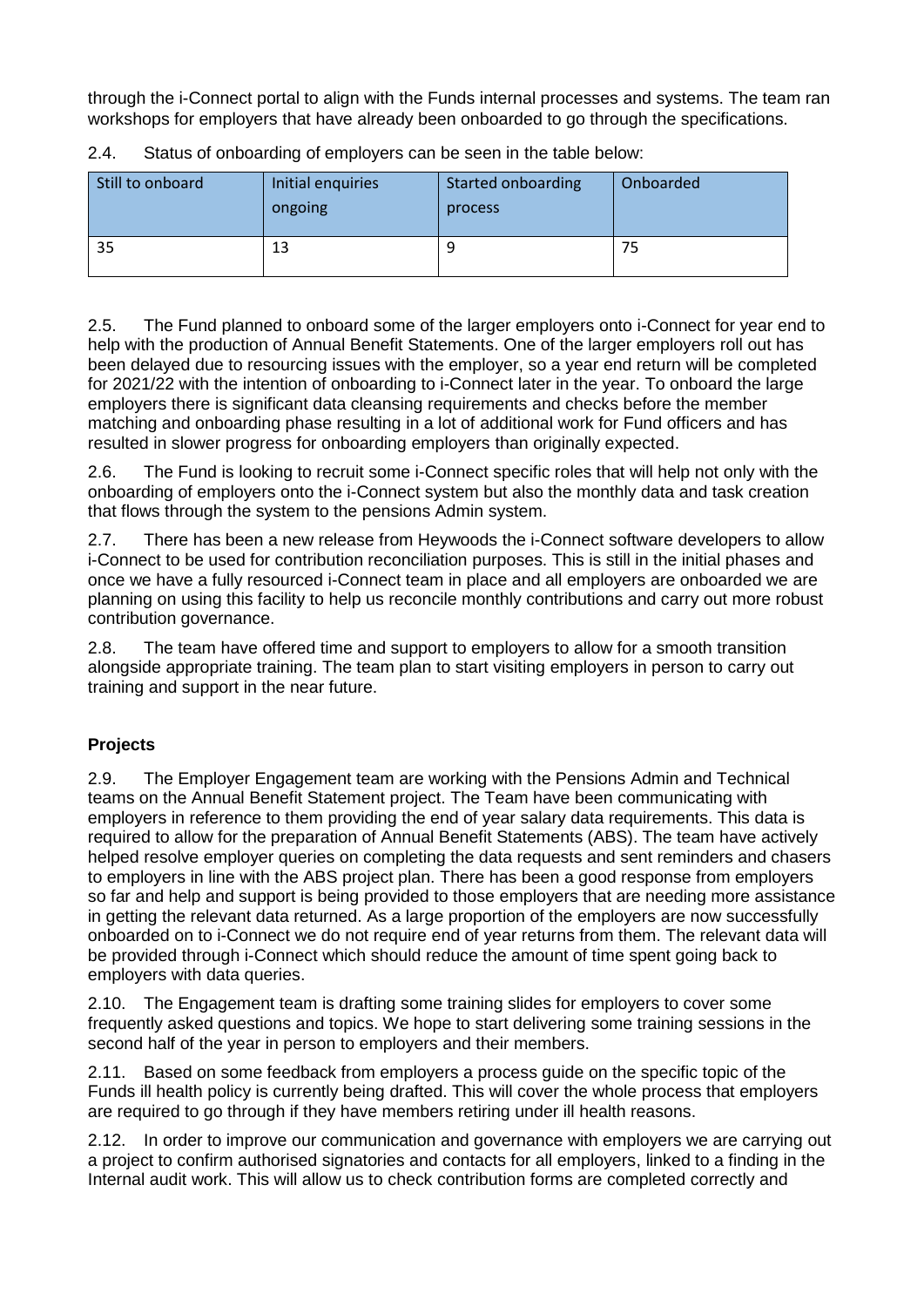provide the team with a better breakdown of the relevant contacts we hold for employers and their team structures.

2.13. The final results of the covenant project being carried out by PricewaterhouseCoopers (PwC) with higher risk employers is due by the end of May 2022. Once these have been assessed the results will be communicated with the Pension Board and Pension Committee and will feed through to the Triennial Valuation.

#### **Employer Contributions**

3.1 In line with regulations, employers are required to pay over contributions to the Fund, on or before, the 19th day following the month in which the contributions were deducted. The below table sets out the number of late payments, received after the 19 days have elapsed.

*Tables of Contributions received after the 19th day of the month following contributions deducted up to the 19 April 2022.*

| <b>Non-Cheque</b>     | Apr | May | Jun. | Jul | Aug | Sep | Oct | <b>Nov</b> | <b>Dec</b> | Jan      | Feb    | Mar |
|-----------------------|-----|-----|------|-----|-----|-----|-----|------------|------------|----------|--------|-----|
| <b>Total payments</b> | 117 | 117 | 115  | 115 | 115 | 117 | 117 | 117        | 120        | 121      | 123    | 123 |
| due                   |     |     |      |     |     |     |     |            |            |          |        |     |
| <b>Payments</b>       | 9   | a   | 4    | ت   | ۵   | 8   |     | ر          |            | <u>.</u> | ∽<br>J | 0   |
| received late         |     |     |      |     |     |     |     |            |            |          |        |     |

| <b>Cheque</b>         | Apr | May | Jun | Jul | Aug | Sep | Oct | <b>Nov</b> | <b>Dec</b> | Jan      | Feb | Mar      |
|-----------------------|-----|-----|-----|-----|-----|-----|-----|------------|------------|----------|-----|----------|
| <b>Total payments</b> | 12  | 12  | 12  | 12  | 12  | 12  | 12  | 12         | 12         | 1つ<br>∸∸ | 12  | 1.<br>∸∸ |
| due                   |     |     |     |     |     |     |     |            |            |          |     |          |
| <b>Payments</b>       |     |     |     | 0   |     |     |     |            | ◡          |          | ᅩ   |          |
| received late         |     |     |     |     |     |     |     |            |            |          |     |          |

| <b>Overall</b>        | Apr | May | Jun    | Jul | Aug     | Sep | Oct | <b>Nov</b> | <b>Dec</b> | Jan | Feb | Mar |
|-----------------------|-----|-----|--------|-----|---------|-----|-----|------------|------------|-----|-----|-----|
| <b>Total payments</b> | 129 | 129 | 127    | 127 | 127     | 129 | 129 | 129        | 130        | 131 | 133 | 134 |
| due                   |     |     |        |     |         |     |     |            |            |     |     |     |
| <b>Payments</b>       | 11  |     | o<br>٥ | ٮ   | 15<br>ᅩ | 11  |     | 4          | 4          |     |     | ∼   |
| received late         |     |     |        |     |         |     |     |            |            |     |     |     |

3.2 In the last quarter, there have been 8 late payments of contributions out of 398 expected payments (2%) this is a significant improvement from the first half of the year. A percentage of the missed payments is down to those employers that still pay by cheque. The Engagement Team are continuing to liaise with these employers to establish a more robust method of sending cheques via recorded delivery and providing e-mail copies of date stamped cheques or suggesting the use of BACs payments wherever possible.

3.3 Late payments are monitored and are normally due to a range of reasons, (change in payroll provider, change in staff, staff holidays etc). In general, we are still not noticing any specific trends in these late payments such as repeating late payments from a single employer. Every time a late payment is made the engagement team send a warning email alongside the offer of a phone call or Microsoft Teams meeting to ascertain the reason for late payment to correct this for the following month.

3.4 There has been one employer so far that has had multiple late payments, resulting in the issue of administration charges. The team have offered support the employer if they require retraining on employer responsibilities and the requirements of paying contributions on time.